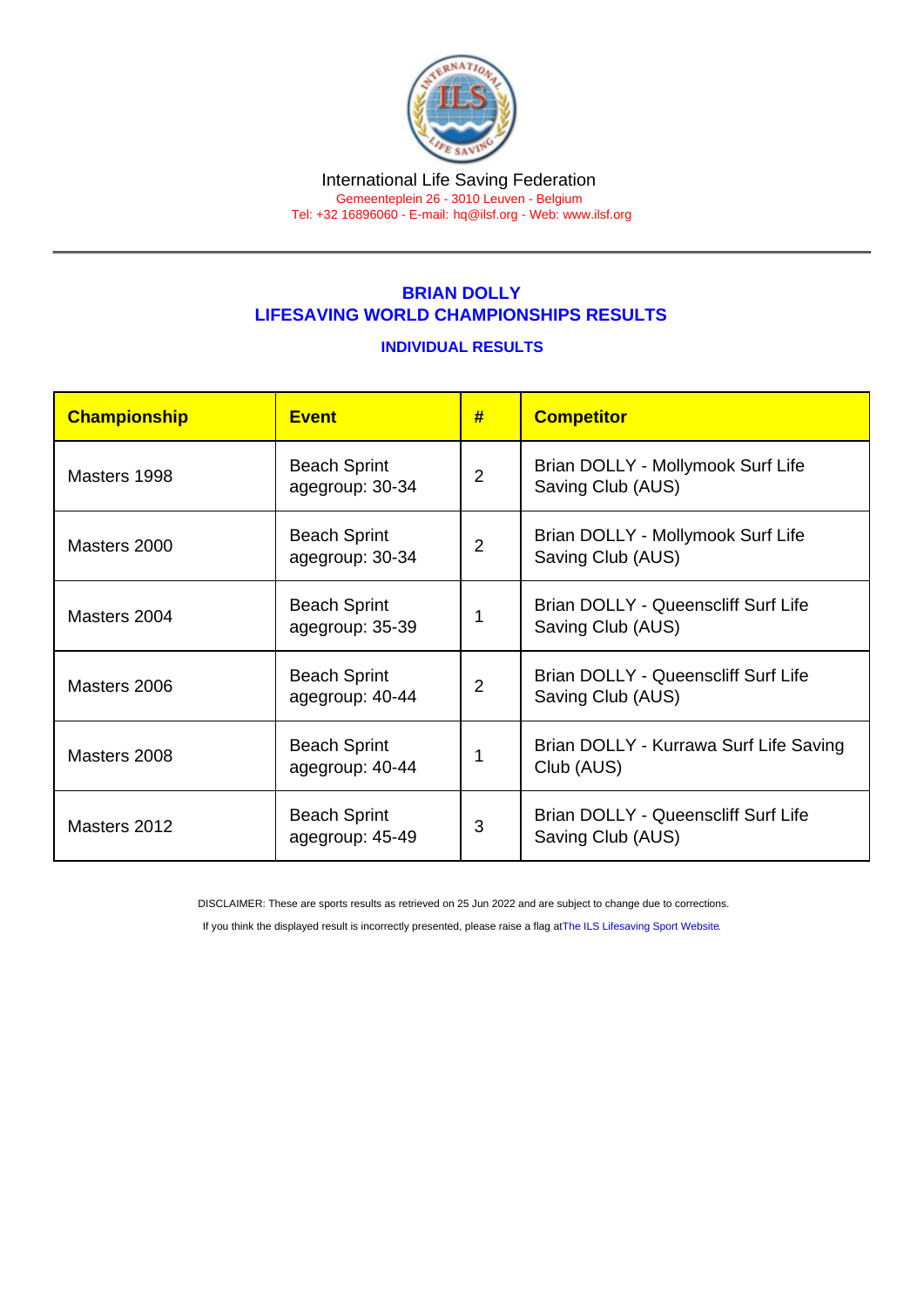# BRIAN DOLLY LIFESAVING WORLD CHAMPIONSHIPS RESULTS

### TEAM RESULTS

| Championship        | <b>Event</b>                  | #              | <b>Competitors</b>                                                                                                |
|---------------------|-------------------------------|----------------|-------------------------------------------------------------------------------------------------------------------|
| Interclub Open 1998 | <b>Beach Relay</b>            | $\mathbf{1}$   | Mollymook Surf Life Saving<br>Club (NZL)<br>Glen BEVERIDGE, Brian<br>DOLLY, Michael GEDZ, Kip<br><b>McFARLAND</b> |
| Masters 2004        | <b>Beach Relay</b><br>130-149 | 1              | Queenscliff Surf Life Saving<br>Club (AUS)<br>Brian DOLLY, Paul<br>HAMMOND, Gavin<br><b>MARSHALL</b>              |
| Masters 2006        | <b>Beach Relay</b><br>90-109  | 1              | Queenscliff Surf Life Saving<br>Club (AUS)<br>Brian DOLLY, Michael GEDZ,<br>Stephen HOY                           |
| Masters 2008        | <b>Beach Relay</b><br>130-149 | $\mathbf{1}$   | Queenscliff Surf Life Saving<br>Club (AUS)<br>Brian DOLLY, Stephen HOY,<br><b>Bob WILSON</b>                      |
| Masters 2012        | <b>Beach Relay</b><br>130-149 | 1              | Queenscliff Surf Life Saving<br>Club (AUS)<br>Brian DOLLY, Michael GEDZ,<br><b>Stephen NELSON</b>                 |
| Masters 2018        | <b>Beach Relay</b><br>150-169 | $\overline{2}$ | Queenscliff Surf Life Saving<br>Club (AUS)<br>Brian DOLLY, Greg<br><b>GARDNER, Stephen HOY</b>                    |